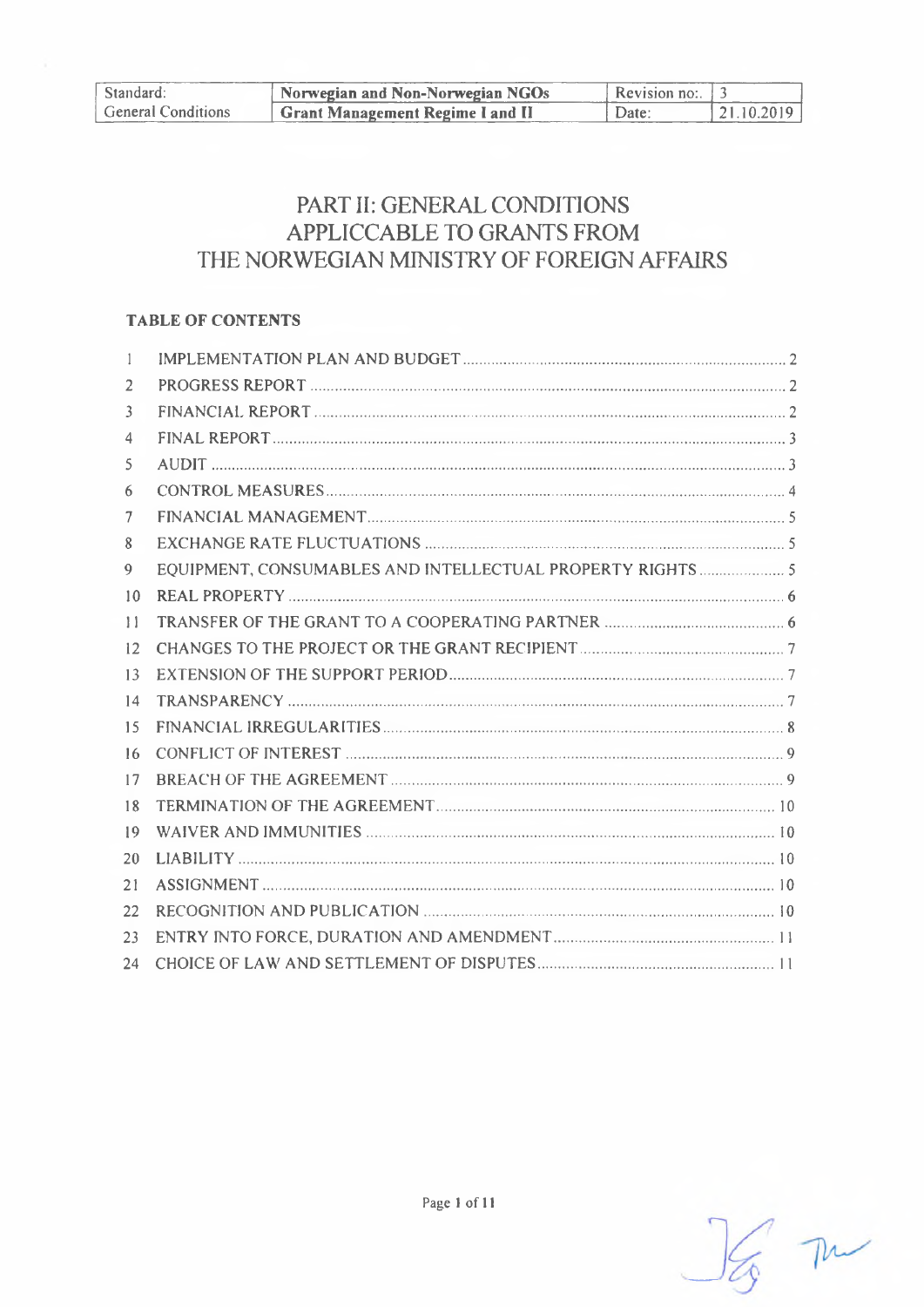| Standard:                 | Norwegian and Non-Norwegian NGOs | Revision no: $\vert 3 \rangle$ |            |
|---------------------------|----------------------------------|--------------------------------|------------|
| <b>General Conditions</b> | Grant Management Regime I and II | Date:                          | 21.10.2019 |

#### <span id="page-1-0"></span>**<sup>1</sup> IMPLEMENTATION PLAN AND BUDGET**

- 1.1 Any updated implementation plan to be submitted in accordance with the Specific Conditions shall be directly related to the results framework and shall specify planned activities and outputs and time schedules for the upcoming reporting period.
- 1.2 Any updated budget to be submitted in accordance with the Specific Conditions shall be based on the approved budget in Annex A and include estimated income to the Project from all sources as well as planned expenditures for the upcoming reporting period. The estimated financial need ofthe Project in the upcoming reporting period shall be clearly stated.
- 1.3 Significant deviations from or changes to the implementation plan and budget is subject to MFA's prior, written approval as outlined in article 12 of the General Conditions.

#### <span id="page-1-1"></span>**2 PROGRESS REPORT**

- 2.1 Any progress reports to be submitted in accordance with the Specific Conditions shall describe the results achieved by the Project during the reporting period. The report shall be set up in a way that allows direct comparison with the latest approved Application, implementation plan and budget, and shall be signed by an authorised representative ofthe Grant Recipient.
- 2.2 The progress reports shall, as a minimum, include:
	- a) an account of the results achieved so far by the Project, using the format, indicators and targets of the approved results framework. The overview must:
		- show delivered outputs compared to planned outputs;
		- show the Project's progress towards achieving the Outcome;
		- if possible, describe the likelihood of the Impact being achieved.
	- b) an account and assessment of deviations from the latest approved implementation plan and Application;
	- c) an assessment of how efficiently Project resources have been turned into Outputs;
	- d) a brief update on the risk management of the Project, including:
		- any new risk factors;
		- how materialized risks have been handled in the reporting period;
		- the effectiveness of mitigating measures;
		- how risks will be handled going forward.

The update shall include both risks affecting Project achievements and the risks for negative consequences from the Project on its surroundings. Potential negative effects on the cross-cutting issues as referred to in the Specific Conditions article 3 shall always be accounted for.

#### <span id="page-1-2"></span>**3 FINANCIAL REPORT**

- 3.1 Any financial report to be submitted in accordance with the Specific Conditions shall comprise financial statements with a comparison to the latest approved budget for the reporting period, as well as an identification of any deviations from the budget as per clause 3.3 below. The financial report shall be certified by the financial controller (or equivalent) as well as an authorised representative of the Grant Recipient.
- 3.2 The financial statements shall be set up in a way that allows for direct comparison with the latest approved budget, using the same currency and budget line items. They shall, as a minimum, include:
	- a) the accounting principles applied;

79 M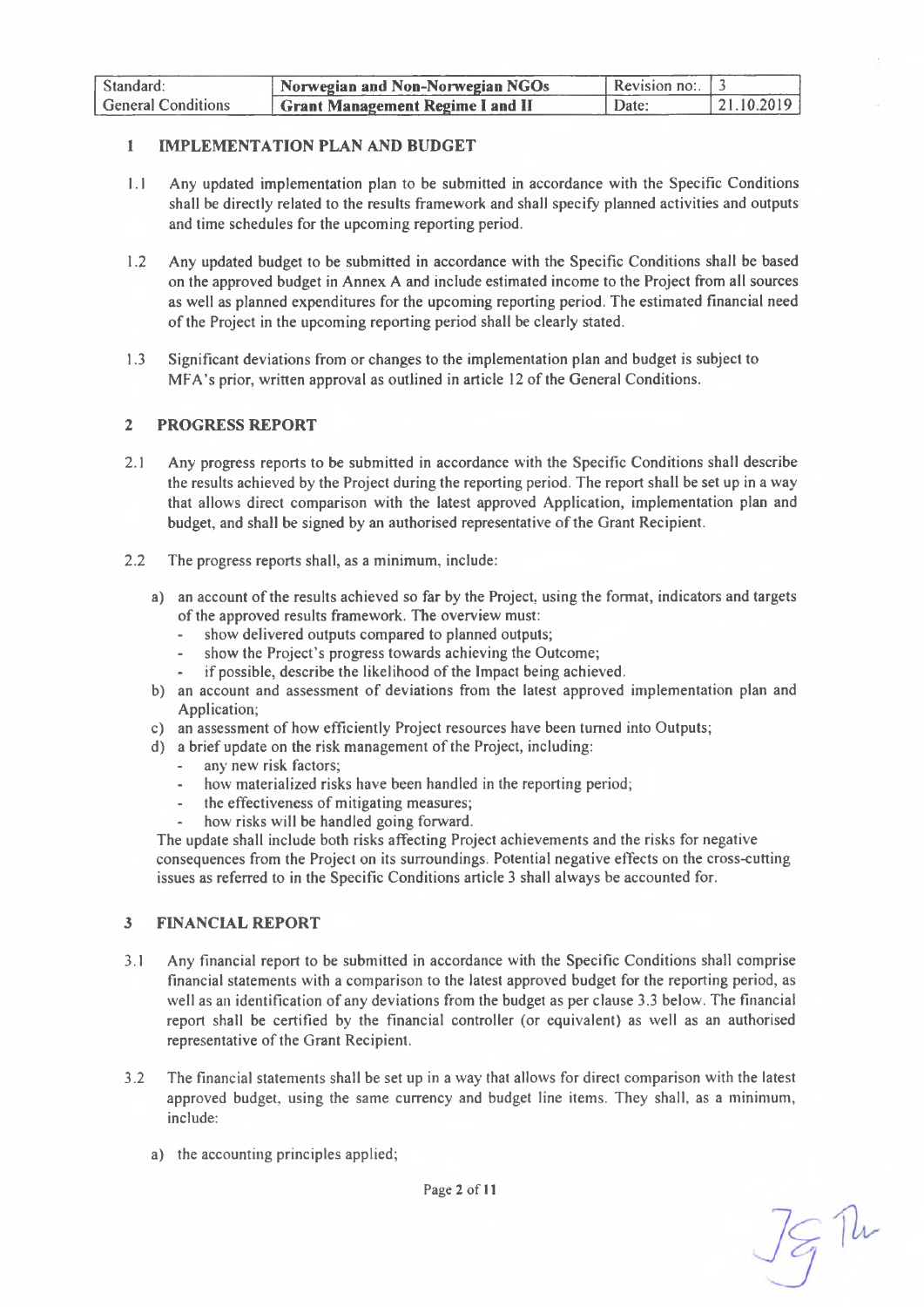| Standard:                 | Norwegian and Non-Norwegian NGOs        | Revision no: $\pm$ |            |
|---------------------------|-----------------------------------------|--------------------|------------|
| <b>General Conditions</b> | <b>Grant Management Regime I and II</b> | Date:              | 21.10.2019 |

- b) income from all sources, including bank interest. MFA's contribution shall be specified;
- c) expenses charged/capitalised in the relevant reporting period;
- d) expenses charged/capitalised from start-up ofthe Project to the end ofthe reporting period;
- e) unused funds as per the reporting date;
- f) overhead/indirect costs to be covered by the Grant in accordance with article 4 ofthe Specific Conditions;
- g) balance sheet, when required in accordance with the accounting principles applied;
- h) explanatory notes including a description of the accounting policies used and any other explanatory material necessary for transparent financial reporting of the Project.
- 3.3 Deviations from the approved budget shall be highlighted with information about both nominal amounts and percentage of each deviation. The Grant Recipient shall include a written explanation of any deviations amounting to more than 10% from a budget line.

## <span id="page-2-0"></span>**4 FINAL REPORT**

- 4.1 The final report to be submitted in accordance with the Specific Conditions shall describe the results achieved by the Project during the Support Period. The report shall be set up in a way that allows for a direct comparison with the Application, and shall be signed by an authorised representative of the Grant Recipient.
- 4.2 The final report shall, as a minimum, include:
	- a) the items listed for the progress reports described in article 2 ofthe General Conditions, covering the entire Support Period;
	- b) an assessment of the Project's effect on society (Impact);
	- c) a description of the main lessons learned from the Project;
	- d) an assessment of the sustainability of the achieved results by the Project.

#### <span id="page-2-1"></span>**5 AUDIT**

- 5.1 If an audit of the Project's financial statements is required pursuant to the Specific Conditions, the audit shall be carried out by an independent chartered/certified or state-authorised public accountant (auditor).
- 5.2 MFA reserves the right to approve the auditor, and may require that the auditor shall be replaced if MFA finds that the auditor has not performed satisfactorily or if there is any doubt as to the auditor's independence or professional standards.
- 5.3 The auditor shall form an opinion on whether the Project's financial statements fairly reflect the financial position of the Project and whether they are prepared, in all material respects, in accordance with the applicable financial reporting framework, namely:
	- a) the accounting principles followed by the Grant Recipient and;
	- b) the requirements of article 3 clause 2 of the General Conditions.
- 5.4 The auditor shall report in accordance with the applicable audit standards, as agreed in the Specific Conditions.
- 5.5 The audit report shall include:
	- a) the Project name and agreement number;
	- b) identification of the Project's total expenses and total income;
	- c) the subject of the audit;

Page 3 of <sup>11</sup>

Say The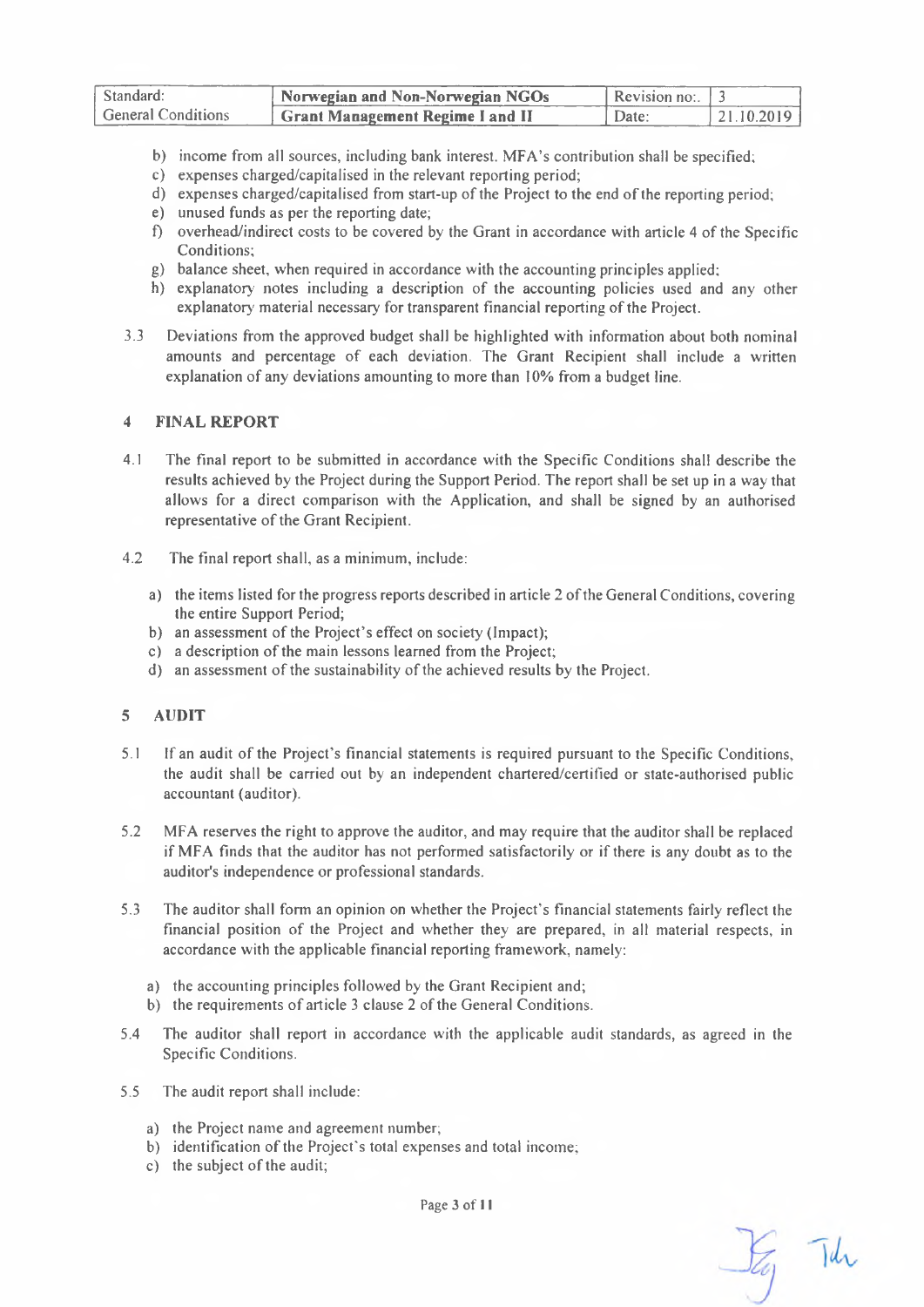| Standard:                 | Norwegian and Non-Norwegian NGOs         | Revision no: $\Box$ |             |
|---------------------------|------------------------------------------|---------------------|-------------|
| <b>General Conditions</b> | <b>Strant Management Regime I and II</b> | Date:               | 121.10.2019 |

- d) the financial reporting framework applied;
- e) the auditing standards applied;
- f) a statement that the auditor has obtained reasonable assurance about whether the financial statements as a whole are free from material misstatement;
- g) the auditor's opinion.
- 5.6 In addition to the Project's audit report, the auditor shall submit a management letter (matters for governance attention), which shall contain any findings made during the audit of the Project. It shall also list any measures that have been taken as a result of previous audits and whether such measures have been adequate to deal with reported shortcomings.
- 5.7 If any findings have been reported in the Project's management letter, the Grant Recipient shall prepare a response including an action plan to be submitted to MFA together with the management letter.
- 5.8 The costs of the audit of the Project's financial statements shall be included in the Project's budget.
- 5.9 The audit requirements stated in this Agreement are applicable for the total Grant, including any part of the Grant that has been transferred to a cooperating partner.
- 5.10 The auditor of the Project's consolidated financial statement is responsible for the direction, supervision and performance of the audit of any part of the Grant that has been transferred to a cooperating partner. The auditor shall assure itselfthat those performing the audit for cooperating partners have the appropriate qualifications, that the audit is in compliance with professional standards, and that the audit report is appropriate under the circumstances.
- 5.11 The auditor ofthe Project's consolidated financial statement shall express an opinion on whether the statement is prepared, in all material respects, in accordance with the requirements of this Agreement. To this end, the auditor shall obtain sufficient appropriate audit evidence regarding the financial statements of the cooperating partner and the consolidation process.

#### <span id="page-3-0"></span>**6 CONTROL MEASURES**

- 6.1 Representatives of MFA and the Norwegian Auditor General may at all times carry out independent reviews, audits, field visits or evaluations or other control measures related to the Project. The objective of such control measures may be i.a to verify that the Grant has been used in accordance with the Agreement or to evaluate the achievement of results.
- 6.2 The Grant Recipient shall facilitate such control measures by providing all information and documentation necessary to carry out the relevant initiative, as well as ensuring unrestricted access to any premises, records, goods and documents requested.
- 6.3 The representatives of MFA and the Norwegian Auditor General shall also have access to the Grant Recipient's auditor and the auditor's assessments of all information pertaining to the Grant Recipient and the Project. The Grant Recipient shall release the auditor from any confidentiality obligations in order to facilitate such access.
- 6.4 The rights and obligations of this article 6 shall remain in force for <sup>5</sup> years following expiry or termination of the Agreement, whichever occurs later.

SE The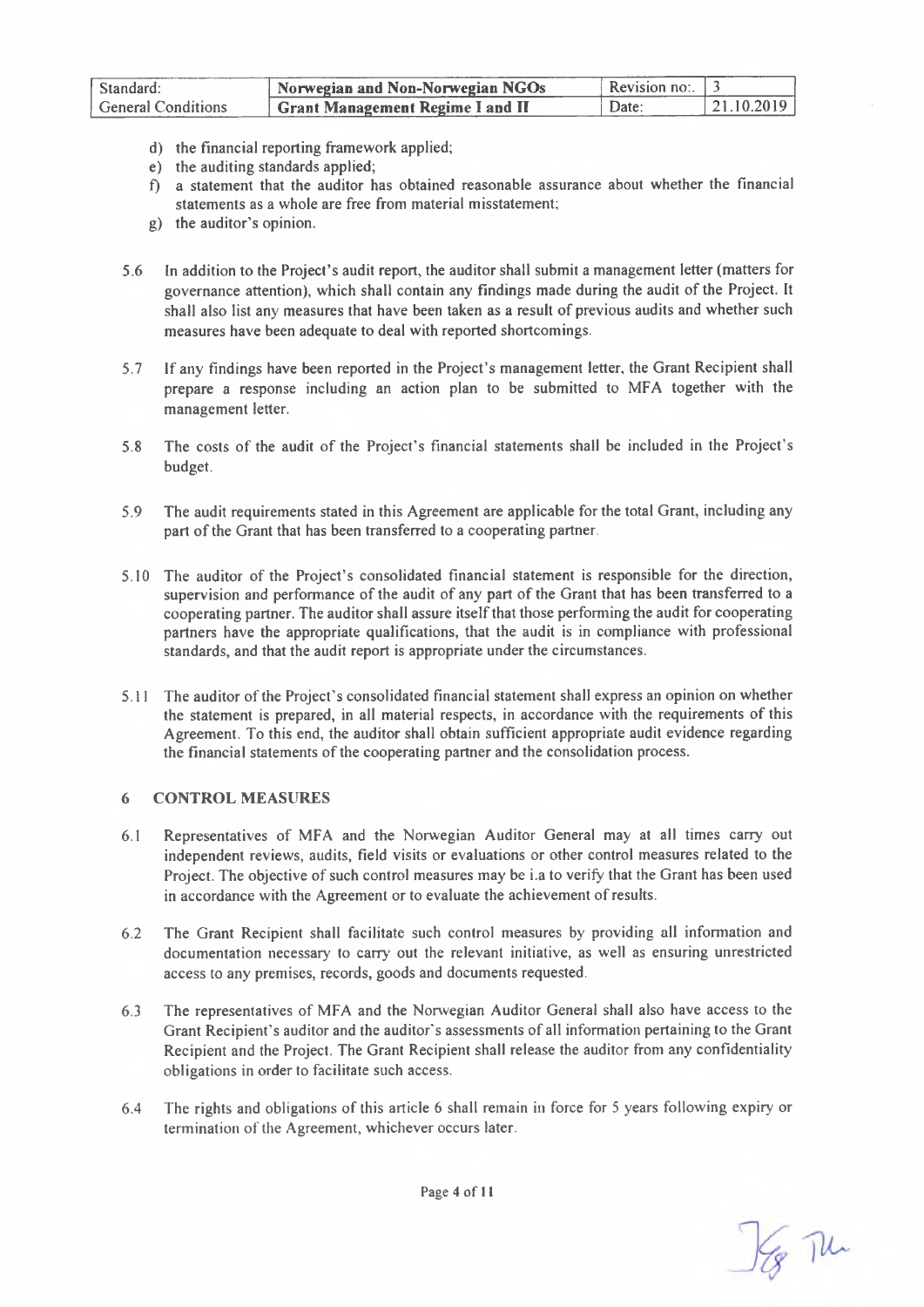| Standard:                 | Norwegian and Non-Norwegian NGOs        | Revision no: $\frac{1}{3}$ |            |
|---------------------------|-----------------------------------------|----------------------------|------------|
| <b>General Conditions</b> | <b>Grant Management Regime I and II</b> | 'Date:                     | 21.10.2019 |

#### <span id="page-4-0"></span>**7 FINANCIAL MANAGEMENT**

- 7.1 The Grant Recipient shall keep accurate accounts of the Project's income and expenditure using an appropriate accounting- and double-entry book-keeping system<sup>1</sup> in accordance with the applicable accounting- and bookkeeping policies in the jurisdiction ofthe Grant Recipient.
- 7.2 The accounts shall be kept up to date at least on a monthly basis. Bank reconciliations<sup>2</sup> and cash reconciliations<sup>3</sup> shall be completed at least every month, and shall be documented by the Grant Recipient.
- 7.3 Accounts and expenditures relating to the Project must be easily identifiable and verifiable, either by using separate accounts for the Project or by ensuring that Project expenditure can be easily identified and traced within the general accounting- and bookkeeping systems. The accounts must provide details of bank interest accrued on the Grant.
- 7.4 The Grant Recipient shall keep the Project's accounting records for at least 5 years from the time of MFA's approval of the final report for the Project. This shall include i.a. vouchers, receipts, contracts and bank statements.

## <span id="page-4-1"></span>**8 EXCHANGE RATE FLUCTUATIONS**

- 8.1 Ifthe Grant is converted into another currency, the exchange shall be made through a national or commercial bank unless otherwise approved by MFA. Exchange rates must be stated to four decimal places.
- 8.2 If exchange rate fluctuations decrease the value of the Grant to such an extent that this will have consequences for the implementation of the Project, the Grant Recipient shall inform MFA as soon as possible.
- 8.3 If exchange rate fluctuations increase the value of the Grant, the gain shall be treated as disbursed Grant funds and used for Project purposes. Net surplus from conversion into foreign currency shall be subtracted from future disbursements or repaid as unused funds at the end ofthe Support Period, unless otherwise agreed between the Parties.

# <span id="page-4-2"></span>**9 EQUIPMENT, CONSUMABLES AND INTELLECTUAL PROPERTY RIGHTS**

9.1 The right of ownership to equipment, consumables and intellectual property rights procured or developed by use of the Grant shall vest in the Grant Recipient or its cooperating partner, unless otherwise stated in the Application. All matters associated with such equipment, consumables and intellectual property rights are the exclusive responsibility of the Grant Recipient. However,

Ig The

<sup>1</sup> A double-entry bookkeeping a system is system of bookkeeping where every entry' to an account requires a corresponding and opposite entry' to a different account.

<sup>2</sup> Bank reconciliation is a process of verifying whether the sum found in the bank statements at the end ofthe period correspond with transactions recorded in the accounting system. This is usually done in conjunction with closure of the accounting records.

<sup>3</sup> Cash reconciliation is a process of verifying whether the cash at hand at the end ofthe period corresponds with the amount of cash in the beginning of the period and the registrations of withdrawals and deposits in the period. This is usually done in conjunction with closure of the accounting records.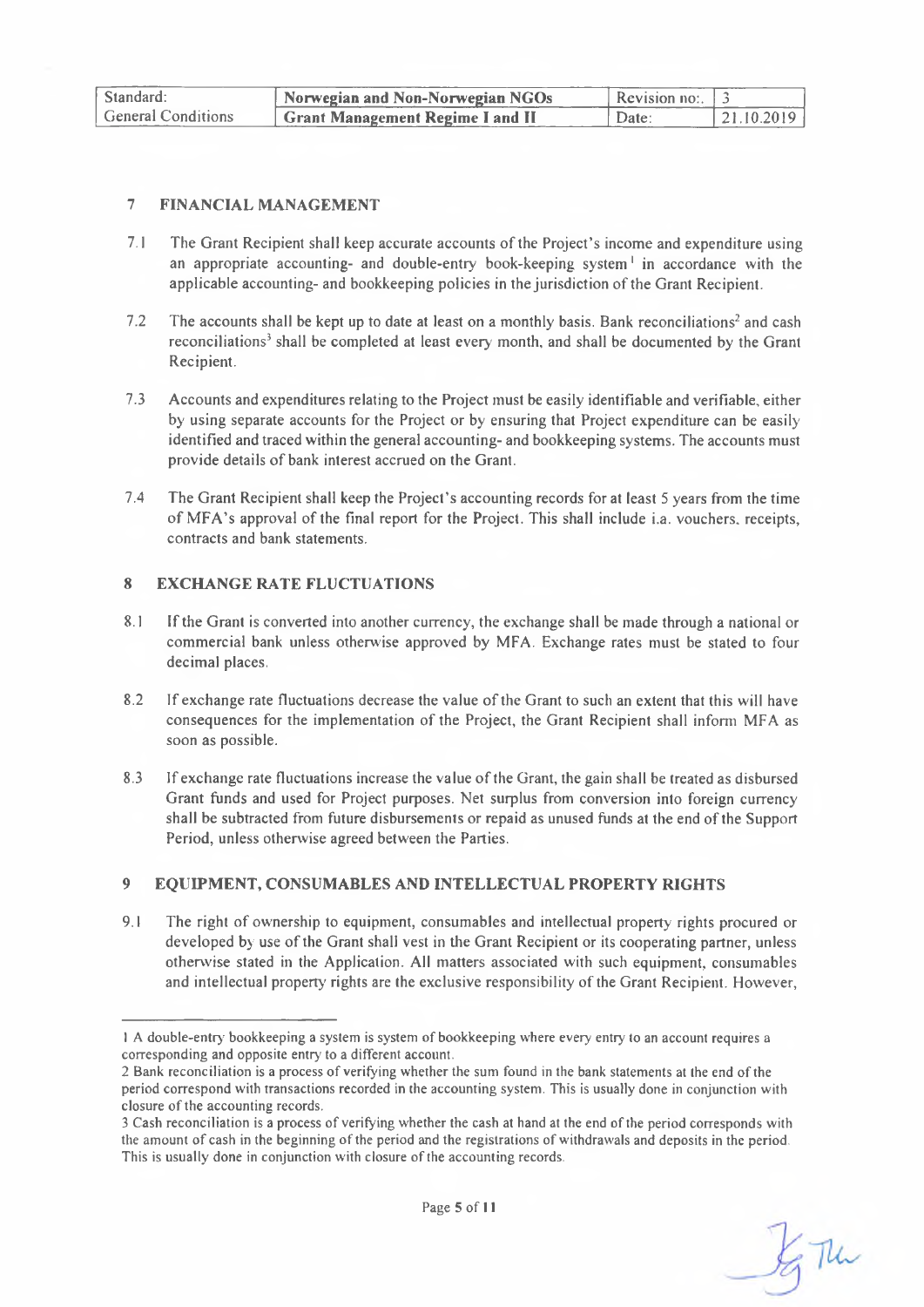| Standard:                 | Norwegian and Non-Norwegian NGOs        | . Revision no: $\pm$ ? |             |
|---------------------------|-----------------------------------------|------------------------|-------------|
| <b>General Conditions</b> | <b>Grant Management Regime I and II</b> | Date:                  | $+21102019$ |

significant use of such equipment, consumables and intellectual property rights for purposes outside the Project shall be subject to the MFA's prior approval, as outlined in Article <sup>12</sup> ofthe General Conditions.

- 9.2 MFA shall have a non-exclusive and royalty-free license to use all intellectual property rights procured or developed by the use of the Grant. MFA may assign this right to any individual or organisation at its own discretion.
- 9.3 Transfer of ownership of such equipment, consumables or intellectual property rights during the Support Period shall be made at market terms. Ownership may not be transferred to an employee of the Grant Recipient or its cooperating partner, or to anyone related or connected to an employee, if such relation could lead to a conflict of interest as described in article 16 of the General Conditions.
- 9.4 Before a transfer is decided, the Grant Recipient shall assess whether it may have an impact on the Project and, where appropriate, consult with MFA. Any income from a transfer shall accrue to the Project, and shall be reported in the financial statement of the Project.
- 9.5 The Grant Recipient shall prepare a record of transfer of ownership for any equipment, consumables and intellectual property rights. The record shall comprise information about the object oftransfer, the original purchase price paid by the Grant Recipient, price offers received, the final sales price and the name ofthe purchaser. The record shall be submitted to MFA along with the first progress report due after the sale.
- 9.6 If the activities of the Project do not continue after the end of the Support Period or after termination of the Agreement, the Grant Recipient shall inform MFA about the remaining equipment and goods that have been purchased by use ofthe Grant. The MFA may require that such assets be sold. Such sale shall be completed in accordance with the procedures described above. Income from the sale shall be repaid to MFA.

#### <span id="page-5-0"></span>**10 REAL PROPERTY**

- 10.1 The Grant may not be used to purchase or construct real property (land or buildings) unless explicitly approved by MFA.
- 10.2 If MFA has approved a purchase or construction ofreal property, the Grant Recipient and MFA shall agree on the details concerning the ownership and the status of the real property after the end of the Support Period and/or the end of the Project. The agreement may be formalised in the Specific Conditions or in a separate agreement document.
- 10.3 MFA may in such an agreement require i.a. that the real property shall be sold after the end ofthe Support Period and that the proceeds from the sale shall be repaid to MFA. MFA may also reserve the right to establish security interests in any real property purchased by use of the Grant.

#### <span id="page-5-1"></span>**11 TRANSFER OF THE GRANT TO A COOPERATING PARTNER**

11.1 Transfer of all or part ofthe Grant including assets to a cooperating partner shall be documented through a written agreement. The agreement shall specify that the cooperating partner is required to comply with the provisions of this Agreement and to cooperate with the Grant Recipient to ensure that the Grant Recipient is able to fulfil its obligations hereunder.

Page 6 of 11

SG The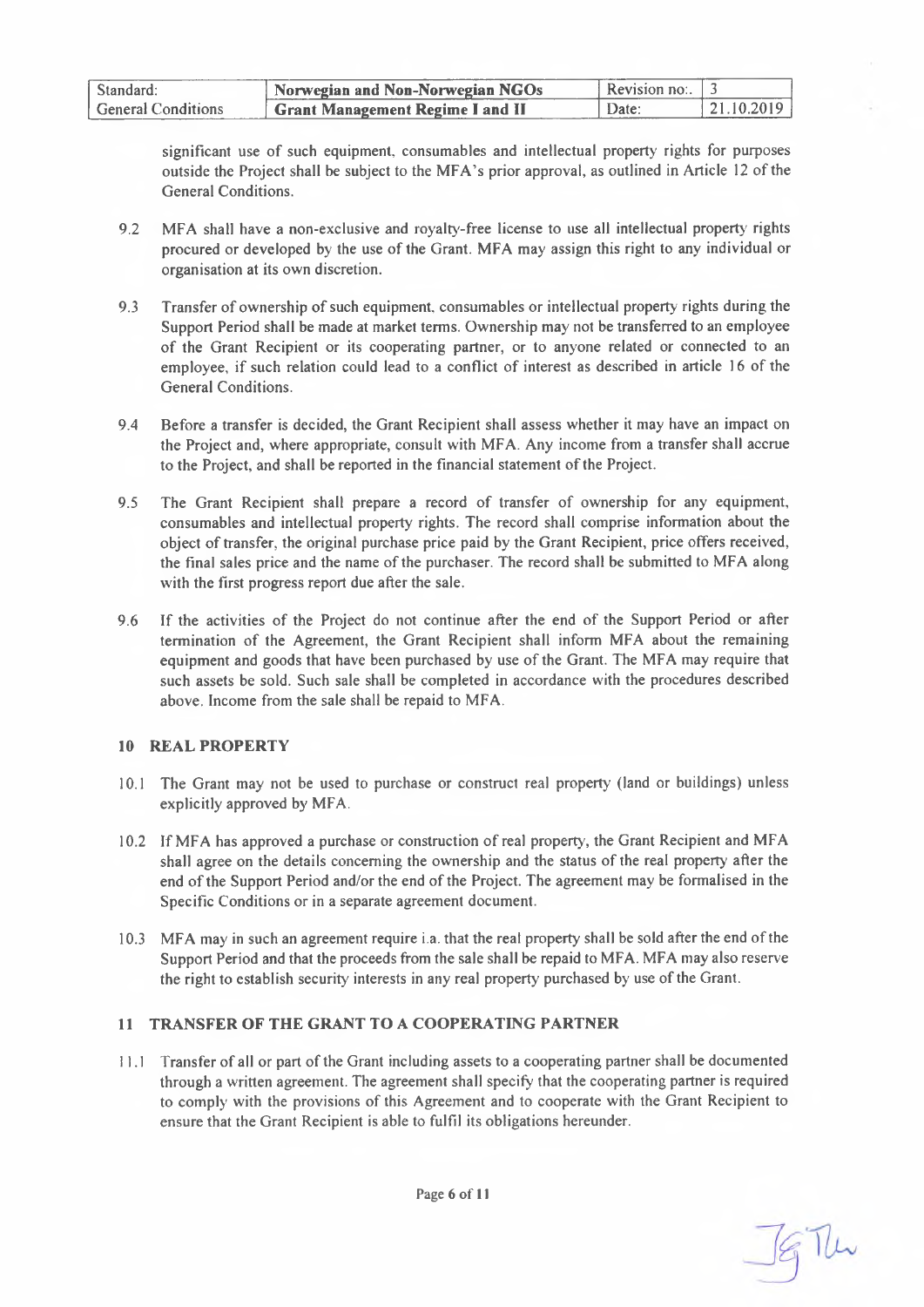| Standard:                 | Norwegian and Non-Norwegian NGOs | Revision no: $1^2$ |            |
|---------------------------|----------------------------------|--------------------|------------|
| <b>General Conditions</b> | Grant Management Regime I and II | Date:              | 21.10.2019 |

- 11.2 The agreement between the Grant Recipient and the cooperating partner shall have provisions related to i.a. reporting, audit, procurement and measures to prevent financial irregularities. Furthermore, the agreement shall explicitly state that:
	- a) both the Grant Recipient, MFA and the Norwegian Auditor General shall have the same access to undertake the control measures related to the cooperating partner's use of the Grant as described in article 6 of the General Conditions,
	- b) the Grant Recipient shall be entitled to claim repayment of the Grant from the cooperating partner in the same instances and to the same extent that MFA is entitled to claim repayment from the Grant Recipient, and the cooperating partner shall accept that MFA has the right to claim repayment directly from the cooperating partner to the same extent as the Grant Recipient,
	- c) the cooperating partner shall accept the choice of law and settlement of disputes provisions in article 24 of the General Conditions in relation to any disputes arising between the cooperating partner and MFA.
- 11.3 The Grant Recipient shall assure itselfthat the cooperating partner has the necessary competence and internal procedures to meet the requirements of the Agreement and shall follow-up the cooperating partner's compliance with the Agreement throughout the Support Period.
- 11.4 The Grant may not be transferred to a cooperating partner who has previously been charged or sentenced for any criminal activity unless explicitly approved by MFA.
- 11.5 The Grant Recipient shall remain fully responsible towards MFA for any part of the Grant including assets that has been transferred to a cooperating partner.

## <span id="page-6-0"></span>**12 CHANGES TO THE PROJECT OR THE GRANT RECIPIENT**

- 12.1 Any significant deviations from or changes to the Application or approved implementation plans or budgets are subject to MFA's prior, written approval. The same applies to significant changes to, or circumstances materially affecting, the Grant Recipient's organisation.
- 12.2 The following deviations/changes shall always be subject to MFA's prior written approval:
	- a) any changes to the Project's sources of income,
	- b) any changes to the results framework or scope of the Project,
	- c) changes to the implementation plan which implies a delay of more than three months of any activity,
	- d) changes to the Project's budget that imply reallocation of more than 10% of a budget line.
- <span id="page-6-1"></span>12.3 MFA may suspend disbursements of the Grant until such changes have been approved.

#### **13 EXTENSION OF THE SUPPORT PERIOD**

- 13.1 The Support Period ofthe Project is set out in the Specific Conditions. The Grant Recipient must, without delay, inform MFA of any circumstances likely to hamper or delay the implementation of the Project.
- 13.2 The Grant Recipient may request an extension of the Support Period if this is necessary to complete all planned activities. The request must state the reasons for the delay and supporting documentation must be enclosed. MFA shall approve or decline the request in writing.

# <span id="page-6-2"></span>**14 TRANSPARENCY**

En The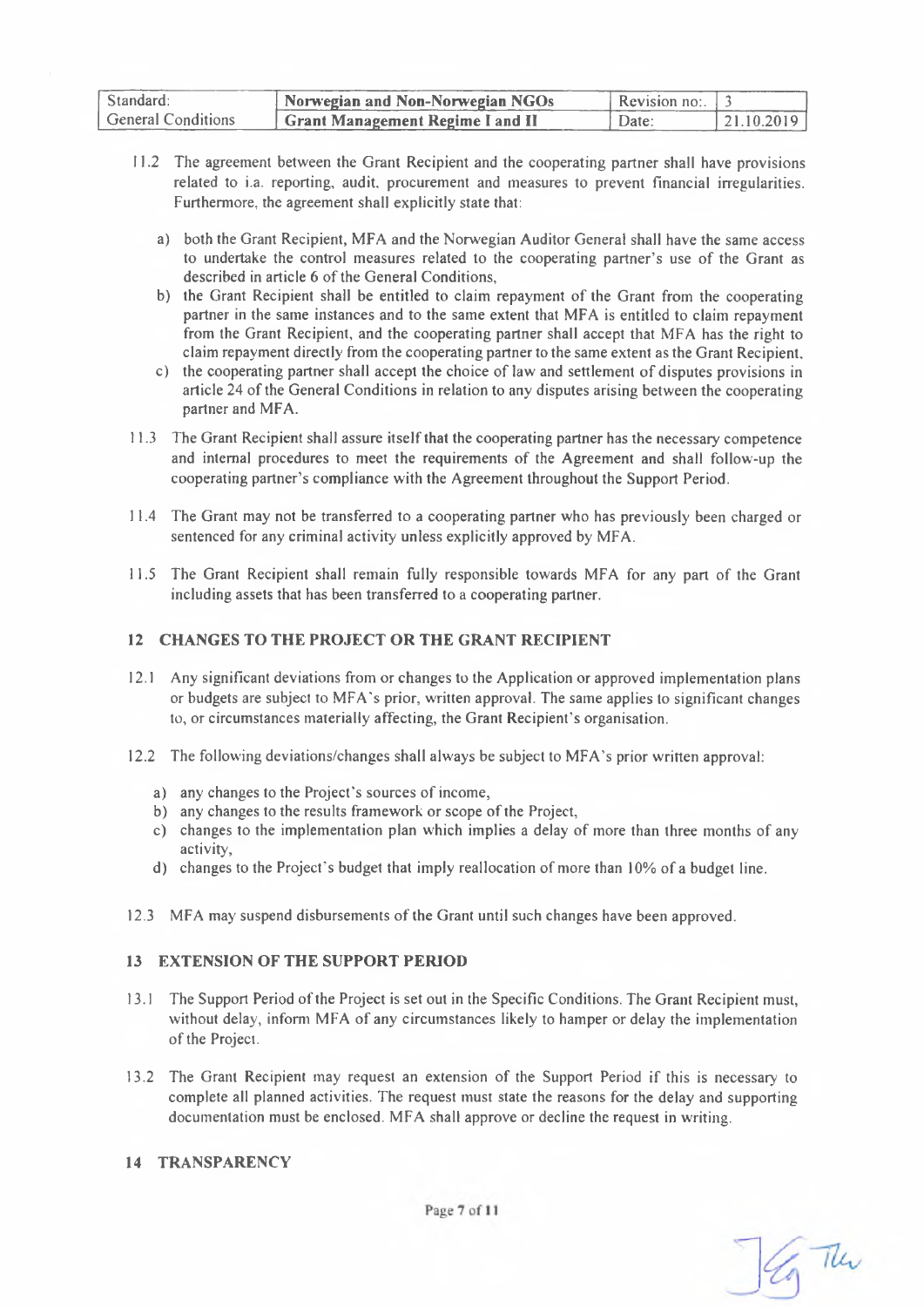| Standard:                 | <b>Norwegian and Non-Norwegian NGOs</b> | <b>Revision no:</b> $\pm$ 7 |                    |
|---------------------------|-----------------------------------------|-----------------------------|--------------------|
| <b>General Conditions</b> | <b>Grant Management Regime I and II</b> | Date:                       | $-1, 21, 10, 2019$ |

- 14.1 The Grant Recipient shall publish the following in a dedicated and easily accessible place of its internet site:
	- a) a copy of this Agreement and any addendum;
	- b) the title and value of any contracts, cooperation agreements and/or other sub-agreements of more than NOK 500 000 (or the equivalent in local currency) which are financed by the Grant;
	- c) the names and nationalities ofthe respective agreement parties and, ifrelevant, any sub-grantees or contractors in receipt of Project funds;

Any deviations from article 14 shall be agreed by the Parties in writing, i.a. in the Specific Conditions.

- 14.2 Publication shall take place as soon as possible, and at the latest within six months after the contracts, cooperation agreements and/or other sub-agreements were entered into
- 14.3 The Grant Recipient shall make other project documentation, including the Application and all agreed reports, available to anyone upon request. Requests for disclosure may be denied if such disclosure is prohibited by confidentiality obligations and/or if it may be detrimental to the Grant Recipient's legitimate interests.

#### <span id="page-7-0"></span>**15 FINANCIAL IRREGULARITIES**

- 15.1 The Grant Recipient is required to practise zero tolerance against corruption and other financial irregularities within and related to the Project. The zero tolerance policy applies to all staff members, consultants and other non-staff personnel and to cooperating partners and beneficiaries of the Grant.
- 15.2 "Financial irregularities" refers to all kinds of:
	- a) corruption, including bribery, nepotism and illegal gratuities;
	- b) misappropriation of cash, inventory and all other kinds of assets;
	- c) financial and non-financial fraudulent statements;
	- d) all other use of Project funds which is not in accordance with the implementation plan and budget.
- 15.3 In order to fulfil the zero tolerance requirement, the Grant Recipient shall:
	- a) organise its operations and internal control systems in a way that financial irregularities are prevented and detected;
	- b) do its utmost to prevent and stop financial irregularities within and related to the Project;
	- c) require that all staff involved in, and any consultants, suppliers and contractors financed under the Project refrain from financial irregularities.
- 15.4 The Grant Recipient shall inform MFA immediately of any indication of financial irregularities in or related to the Project. The Grant Recipient shall provide MFA with an account of all the known facts and an assessment of how the matter should be followed up. including whether criminal prosecution or other sanctions are considered appropriate.
- 15.5 The matter will be handled by MFA in accordance with MFA's guidelines for handling suspicion of financial irregularities. The Grant Recipient shall cooperate fully with MFA's investigation and follow-up. Ifrequested by MFA, the Grant Recipient shall initiate prosecution and/or apply other sanctions against persons or entities suspected of financial irregularities.

 $\frac{1}{3}$  The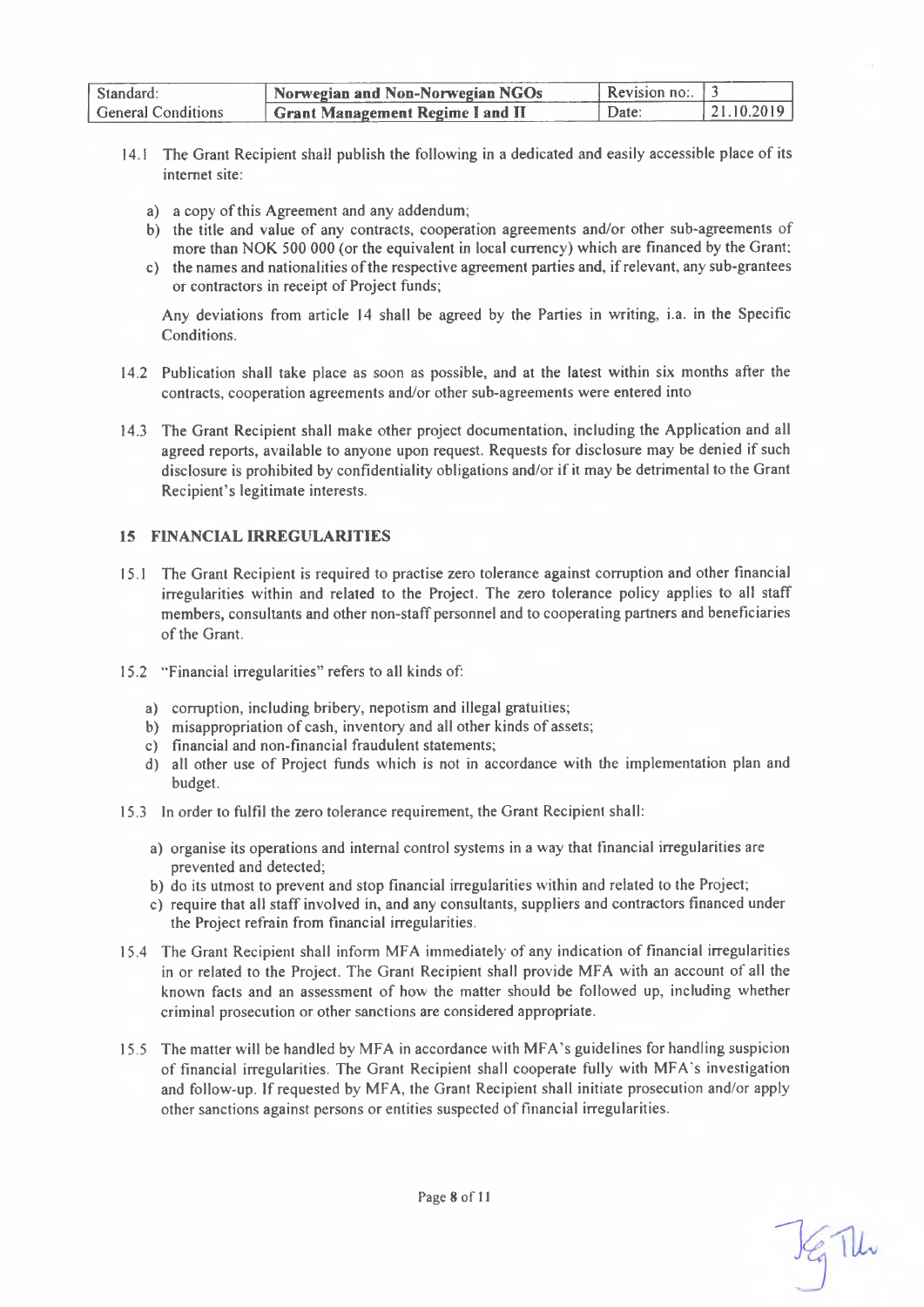| Standard:                 | Norwegian and Non-Norwegian NGOs        | Revision no: $\vert$ 3 |             |
|---------------------------|-----------------------------------------|------------------------|-------------|
| <b>General Conditions</b> | <b>Grant Management Regime I and II</b> | ` Date: \              | 121.10.2019 |

15.6 MFA may claim repayment of all or parts ofthe Grant in accordance with article <sup>17</sup> ofthe General Conditions if it finds that any financial irregularities have taken place in or related to the Project. The repayment claim may also include any interest, investment income or any other financial gain obtained as a result of the financial irregularity.

#### <span id="page-8-0"></span>**16 CONFLICT OF INTEREST**

- 16.1 The Grant Recipient shall take all necessary precautions to avoid any conflicts of interest in all matters related to the Project.
- 16.2 Conflict of interest refers to any situation where the impartial and objective exercise of the functions of anyone acting on behalf of the Grant Recipient is, or may be. compromised for reasons involving family, personal life, political or national affinity, economic interest or any other connection or shared interest with another person.
- 16.3 If a conflict of interest occurs, the Grant Recipient shall, without delay, take all necessary' measures to resolve the conflict, e.g. by replacing the person in question or by obtaining independent verification of the terms of the proposed decision or transaction.
- 16.4 If the conflict of interest cannot be resolved and/or if it relates to a decision or transaction of special significance to the Project, the decision or transaction may not be concluded without the prior, written approval of MFA.

#### <span id="page-8-1"></span>**17 BREACH OF THE AGREEMENT**

- 17.1 If the Grant Recipient fails to fulfil its obligations under this Agreement and/or if there is suspicion of financial irregularities, MFA may suspend disbursement of all or part ofthe Grant.
- 17.2 In the event of material breach of the Agreement, MFA may terminate the Agreement with immediate effect, and/or claim repayment of all or parts of the Grant.
- 17.3 Material breach of the Agreement shall include, without limitation, the following situations:
	- a) all or part of the Grant has not been used in accordance with the Agreement and/or approved implementation plans and budget,
	- b) the Grant Recipient has made false or incomplete statements to obtain the Grant,
	- c) the use of the Grant has not been satisfactorily accounted for,
	- d) the Grant Recipient has, after having been granted an extended deadline, failed to provide the agreed reports, or has knowingly provided reports that do not reflect reality,
	- e) financial irregularities, grave professional misconduct or illegal activity ofany form have taken place within the Grant Recipient or its cooperating partners,
	- f) the Grant Recipient has failed to inform MFA of indication offinancial irregularities within the Project in accordance with article 15 of the General Conditions,
	- g) the Grant Recipient has changed legal personality without prior notification to MFA,
	- h) the Grant Recipient is bankrupt, being wound up or is having its affairs administered by the courts, or is subject to any analogous or corresponding procedure provided for under national legislation.
- 17.4 The Grant Recipient shall inform MFA immediately of any circumstances that may indicate or lead to a breach of Agreement, and shall provide MFA with any information or documentation it may reasonably require in order to determine if a breach ofthe Agreement has occurred.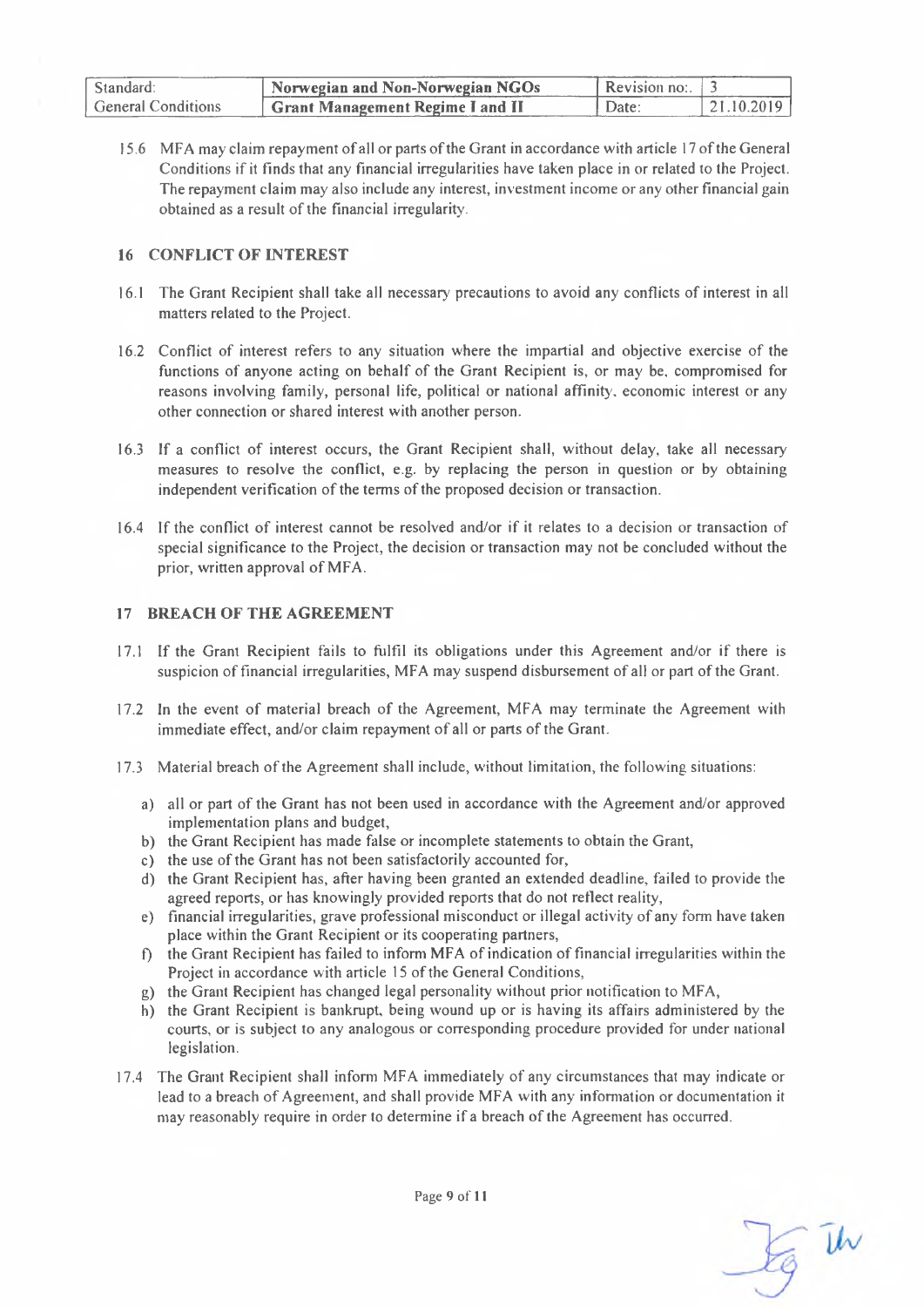| Standard:                 | Norwegian and Non-Norwegian NGOs              | Revision no: $\Box$ |                |
|---------------------------|-----------------------------------------------|---------------------|----------------|
| <b>General Conditions</b> | <sup>1</sup> Grant Management Regime I and II | Date:               | $-121.10.2019$ |

17.5 MFA may also suspend disbursements or terminate the Agreement with immediate effect if a material breach of another agreement between MFA and the Grant Recipient has been established.

#### <span id="page-9-0"></span>**18 TERMINATION OF THE AGREEMENT**

- 18.1 Each of the Parties may terminate the Agreement upon a written notice.
- 18.2 The Support Period shall end three months after the date of the notice of termination. During these three months, the Grant Recipient may only use the Grant to cover commitments that have been established before the date of the notice of termination.
- 18.3 Ifthe Project cannot continue without the Grant, the Grant Recipient shall use these three months to discontinue or scale down the Project promptly and in an orderly and financially sound manner. Any funds that remain unused at the end of the Support Period shall be repaid to MFA.
- 18.4 The Grant Recipient shall submit a final report to MFA within three months of the end of the Support Period. The final report shall meet the requirements set out in article 4 of the General Conditions and shall also include a financial report and audit report covering the period from the previous financial report until the end of the Support Period.
- 18.5 The Agreement will be considered terminated when the final report has been approved by MFA and any remaining funds have been repaid.

#### <span id="page-9-1"></span>**19 WAIVER AND IMMUNITIES**

19.1 Nothing in the Agreement or any document related to the Agreement shall imply a waiver, express or implied, by MFA, the Government of Norway or any of its officials of any privileges or immunity enjoyed by them or their acceptance of the jurisdiction of the courts of any country over disputes arising thereof. This article 19 will not prevent arbitration or court proceedings in the legal venue of the Grant Recipient pursuant to article 24 of the General Conditions.

#### <span id="page-9-2"></span>**20 LIABILITY**

- 20.1 MFA shall not under any circumstances or for any reason be held liable for damage, injury' or loss ofincome sustained by the Grant Recipient or its agencies, staff or property as a direct or indirect consequence of the Project or services provided thereunder. MFA will not accept any claim for compensation or increases in payment in connection with such damage, injury or loss of income.
- 20.2 The Grant Recipient shall assume sole liability towards third parties, including liability for damage, injury or loss ofincome ofany kind sustained by them as a direct or indirect consequence of the Project. The Grant Recipient shall indemnify MFA against any claim or action from the Grant Recipient's staff or third parties in relation to the Project.

#### <span id="page-9-3"></span>**21 ASSIGNMENT**

21.1 The Agreement and/or the Grant may not be assigned to a third party without the prior written consent of MFA. This shall not, however, prevent transfer of parts of the Grant to a cooperating partner in accordance with article 11 of the General Conditions.

#### <span id="page-9-4"></span>**22 RECOGNITION AND PUBLICATION**

 $=$  Th